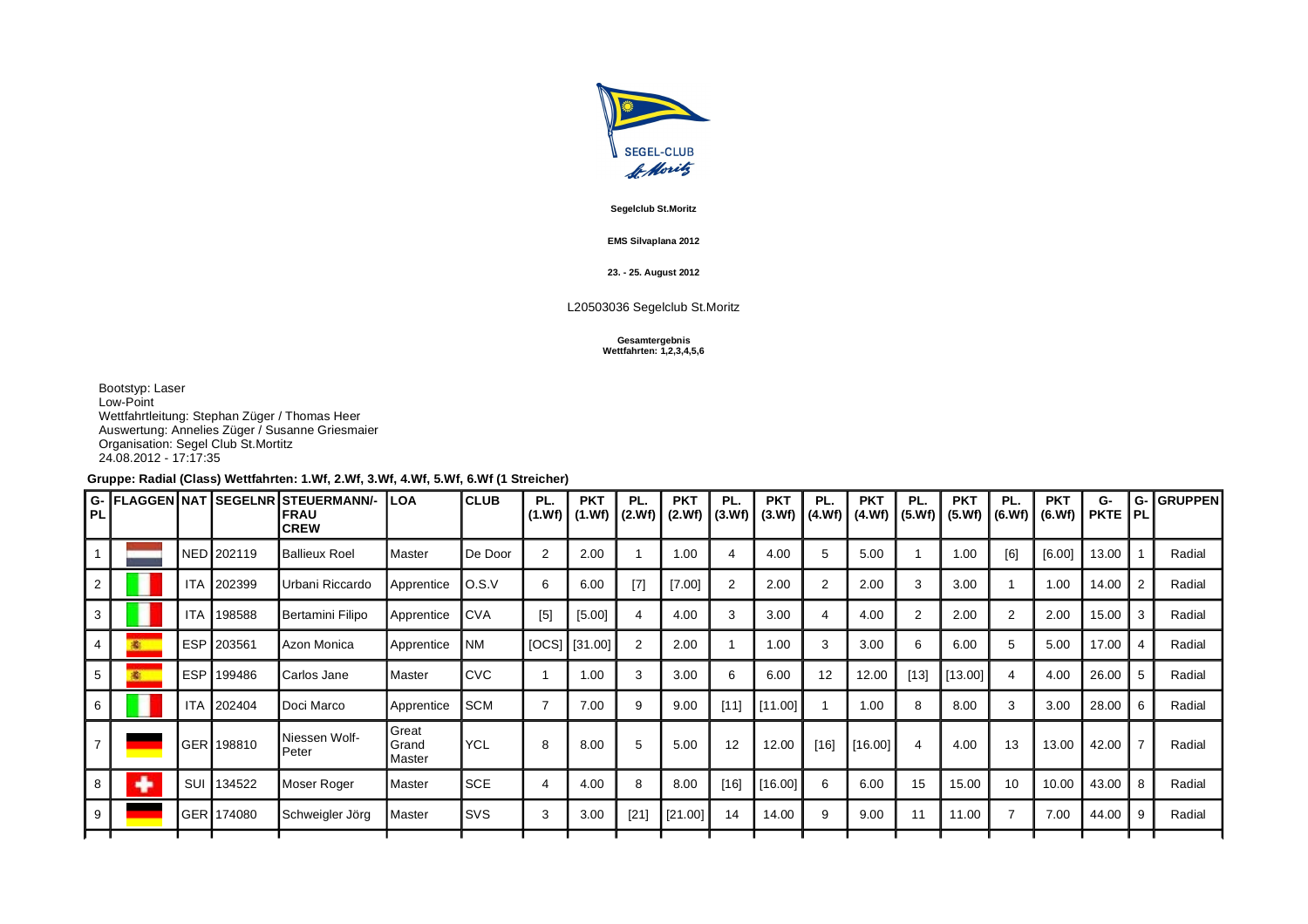|    |    | <b>ITA</b> | 150221     | Paesani Marcello        | Master                   | <b>SVSPEZ</b>  | 9  | 9.00              | 16     | 16.00   | $\overline{7}$ | 7.00    | 8              | 8.00    | $\overline{7}$ | 7.00    | $[17]$          | [17.00] | 47.00     | 10   | Radial |
|----|----|------------|------------|-------------------------|--------------------------|----------------|----|-------------------|--------|---------|----------------|---------|----------------|---------|----------------|---------|-----------------|---------|-----------|------|--------|
| 11 |    | <b>FRA</b> | 193735     | Roche Pierre            | Great<br>Grand<br>Master | YCďAn          |    | [DNS]   [31.00]   | 6      | 6.00    | 9              | 9.00    | 19             | 19.00   | 9              | 9.00    | 8               | 8.00    | 51.00     | 11   | Radial |
| 12 | 图: | <b>ESP</b> | 202383     | Alvarez Miguel          | Great<br>Master          | <b>CALELLA</b> |    | $[OCS]$ $[31.00]$ | 12     | 12.00   | 5              | 5.00    | 11             | 11.00   | 10             | 10.00   | 18              | 18.00   | 56.00     | 12   | Radial |
| 13 | ۰  | SUI        | 194336     | l Wellmann Heini        | Great<br>Grand<br>Master | <b>CNP</b>     | 11 | 11.00             | 10     | 10.00   | 13             | 13.00   | 10             | 10.00   | 18             | 18.00   | $[20]$          | [20.00] | 62.00     | 13   | Radial |
| 14 |    |            | GER 181606 | Bright Rene             | Great<br>Grand<br>Master | SKBUe          | 10 | 10.00             | 11     | 11.00   | [18]           | [18.00] | 17             | 17.00   | 14             | 14.00   | 15              | 15.00   | 67.00     | 14   | Radial |
| 15 | ۰  | SUI        | 191411     | <b>Broye Joel</b>       | Grand<br>Master          | <b>CVN</b>     | 15 | 15.00             | $[22]$ | [22.00] | 10             | 10.00   | 21             | 21.00   | 12             | 12.00   | 12 <sup>2</sup> | 12.00   | 70.00     | 15   | Radial |
| 16 |    | <b>AUT</b> | 158075     | <b>Werr Christoph</b>   | Grand<br>Master          | <b>OESV</b>    | 18 | 18.00             | 13     | 13.00   | 19             | 19.00   | $\overline{7}$ | 7.00    | $[28]$         | [28.00] | 16              | 16.00   | 73.00     | 16   | Radial |
| 17 | r  | <b>ITA</b> | 200981     | <b>Sent Cesare</b>      | Grand<br>Master          | <b>CMV</b>     | 16 | 16.00             | [24]   | [24.00] | 21             | 21.00   | 23             | 23.00   | 5              | 5.00    | 9               | 9.00    | 74.00     | 17   | Radial |
| 18 | ٠  | SUI        | 197152     | Perret Jacques          | Grand<br>Master          | <b>CVN</b>     | 19 | 19.00             | 14     | 14.00   | 17             | 17.00   | 15             | 15.00   | $[20]$         | [20.00] | 14              | 14.00   | 79.00     | 18   | Radial |
| 19 | ۰  | SUI        | 187526     | Gerber Andreas          | Great<br>Grand<br>Master | <b>CVN</b>     | 20 | 20.00             | 17     | 17.00   | $[23]$         | [23.00] | 14             | 14.00   | 19             | 19.00   | 11              | 11.00   | 81.00     | 19   | Radial |
| 20 |    |            | GER 197215 | Maurer Josef            | Great<br>Grand<br>Master | <b>AHYC</b>    | 13 | 13.00             | 18     | 18.00   | 8              | 8.00    | $[22]$         | [22.00] | 21             | 21.00   | 22              | 22.00   | 82.00     | 20   | Radial |
| 21 | ۰  | SUI        | 198299     | Corbelli Ruedi          | Great<br>Grand<br>Master | <b>SCE</b>     | 21 | 21.00             | 15     | 15.00   | 20             | 20.00   | $[24]$         | [24.00] | 16             | 16.00   | 19              | 19.00   | 91.00     | 21   | Radial |
| 22 |    | <b>ITA</b> | 181064     | Machin Victoria         | Master                   | <b>YCBE</b>    | 12 | 12.00             | 20     | 20.00   | 15             | 15.00   | 29             | 29.00   | 17             | 17.00   | [DNS]           | [31.00] | 93.00     | 22   | Radial |
| 23 |    | <b>ITA</b> | 123834     | Minto Massimo           | Master                   | SCM            | 14 | 14.00             | 19     | 19.00   | 22             | 22.00   | 20             | 20.00   | $[25]$         | [25.00] | 21              | 21.00   | 96.00     | 23   | Radial |
| 24 | 楽. | <b>ESP</b> | 183929     | Rodriguez Cesar         | Master                   | <b>CNS</b>     | 17 | 17.00             | 23     | 23.00   | $[24]$         | [24.00] | 13             | 13.00   | 23             | 23.00   | 24              | 24.00   | 100.00    | l 24 | Radial |
| 25 | ۰  | SUI        | 133499     | <b>Falconi Mireille</b> | Apprentice               | VGM            | 23 | 23.00             | $[29]$ | [29.00] | 27             | 27.00   | 18             | 18.00   | 26             | 26.00   | 23              | 23.00   | 117.00    | l 25 | Radial |
| 26 |    |            | GER 191883 | <b>Weinel Horst</b>     | Great<br>Grand<br>Master | AmSC           | 25 | 25.00             | 25     | 25.00   | [29]           | [29.00] | 26             | 26.00   | 24             | 24.00   | 25              | 25.00   | 125.00 26 |      | Radial |
| 27 |    | <b>FRA</b> | 190561     | Bodmer Monica           | Grand<br>Master          | <b>CVM</b>     | 26 | 26.00             | 27     | 27.00   | $[28]$         | [28.00] | 25             | 25.00   | 22             | 22.00   | 27              | 27.00   | 127.00 27 |      | Radial |
| 28 |    |            | GER 166200 | Rahmig Wilhelm          | Grand<br>Master          | <b>SCILL</b>   | 22 | 22.00             | 28     | 28.00   | 25             | 25.00   | 27             | 27.00   | $[29]$         | [29.00] | 26              | 26.00   | 128.00 28 |      | Radial |
|    |    |            |            |                         |                          |                |    |                   |        |         |                |         |                |         |                |         |                 |         |           |      |        |